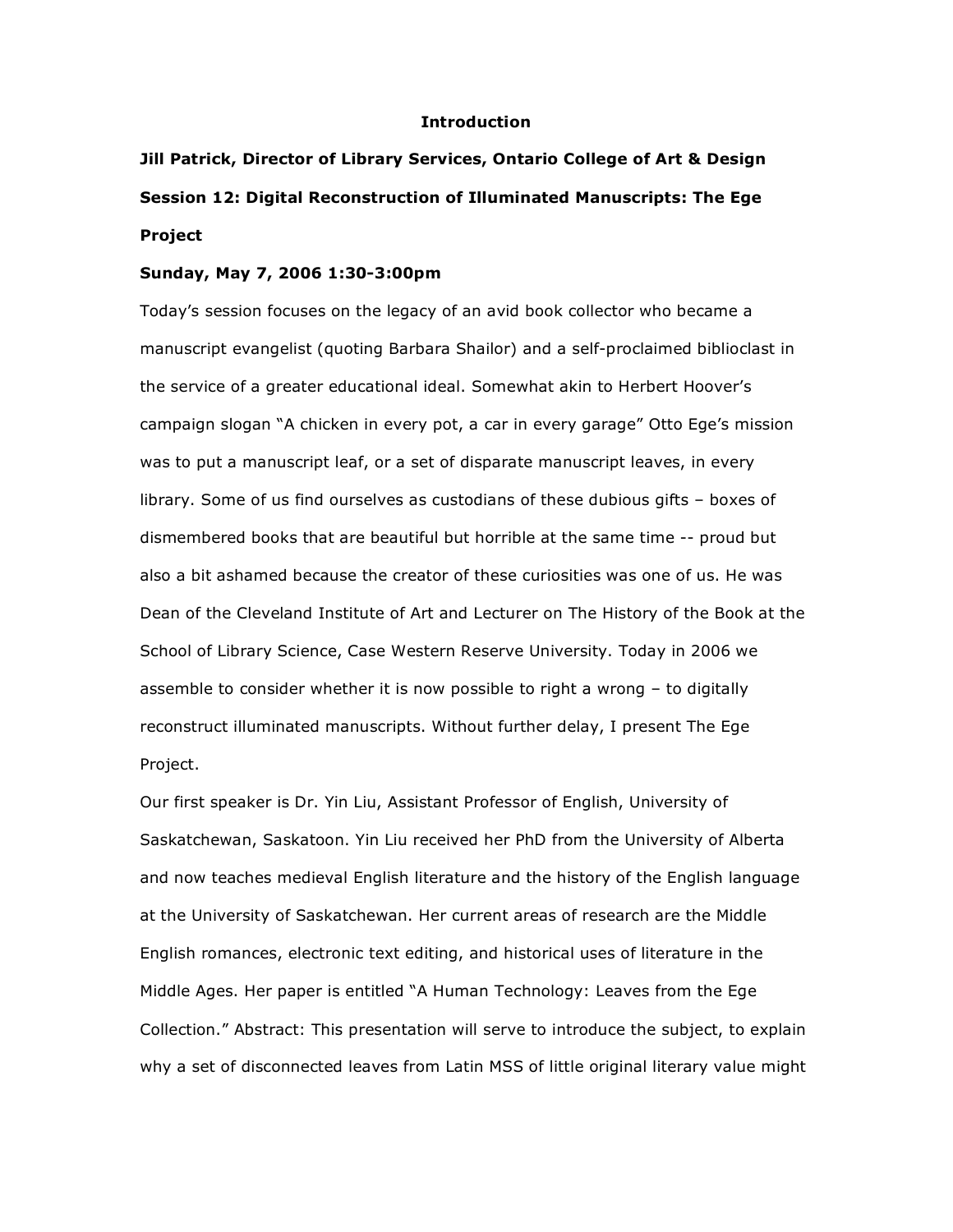be of interest to a medievalist, to a scholar of book culture, to an art librarian or visual resources curator, and even to a member of the general public. Our second speaker is Dr. Fred Porcheddu, Associate Professor of English, Denison University. Fred Porcheddu has taught in the English Department at Denison University (a residential Liberal Arts college in Granville, Ohio) since 1992. His chief academic interests are English and French literary and editorial history, medieval book production and provenance, antiquarianism, bibliomania, and scholarly eccentricity. His paper is entitled "Otto Ege: Teacher, Collector, and Biblioclast." Abstract: The presentation will be devoted to how Otto and Louise Ege of Cleveland, Ohio constructed forty commercial portfolios of medieval manuscript leaves in the mid-1950s. The speaker will provide a general overview of the contents of the portfolios, the current locations of all the known portfolios, and some of the special circumstances of the portfolio owned by his college.

Our third and final speaker is Janet Catterall, Head of the Indigenous Studies Portal, University of Saskatchewan Library. Janet has an MA History, Michigan State University, and an MLS, School of Information Studies, Syracuse University. She worked in a series of academic libraries in the U.S. and then in natural language processing before accepting the position of Special Collections Librarian at the University of Saskatchewan in 2003. After specializing in digital initiatives in this capacity, she accepted an invitation to head the university library's newly emerging Indigenous Studies Portal in 2005. The title of her paper is entitled "Scattered Leaves: Preserving our piece of the Otto Ege puzzle." Abstract: This presentation will give a brief history of the library's involvement with the Otto F. Ege manuscript leaves portfolio and with the digital reconstruction project, outline the problems encountered and strategies adopted for the preservation and digitization of the manuscripts, and outline the library's future plans to promote and utilize the portfolio.